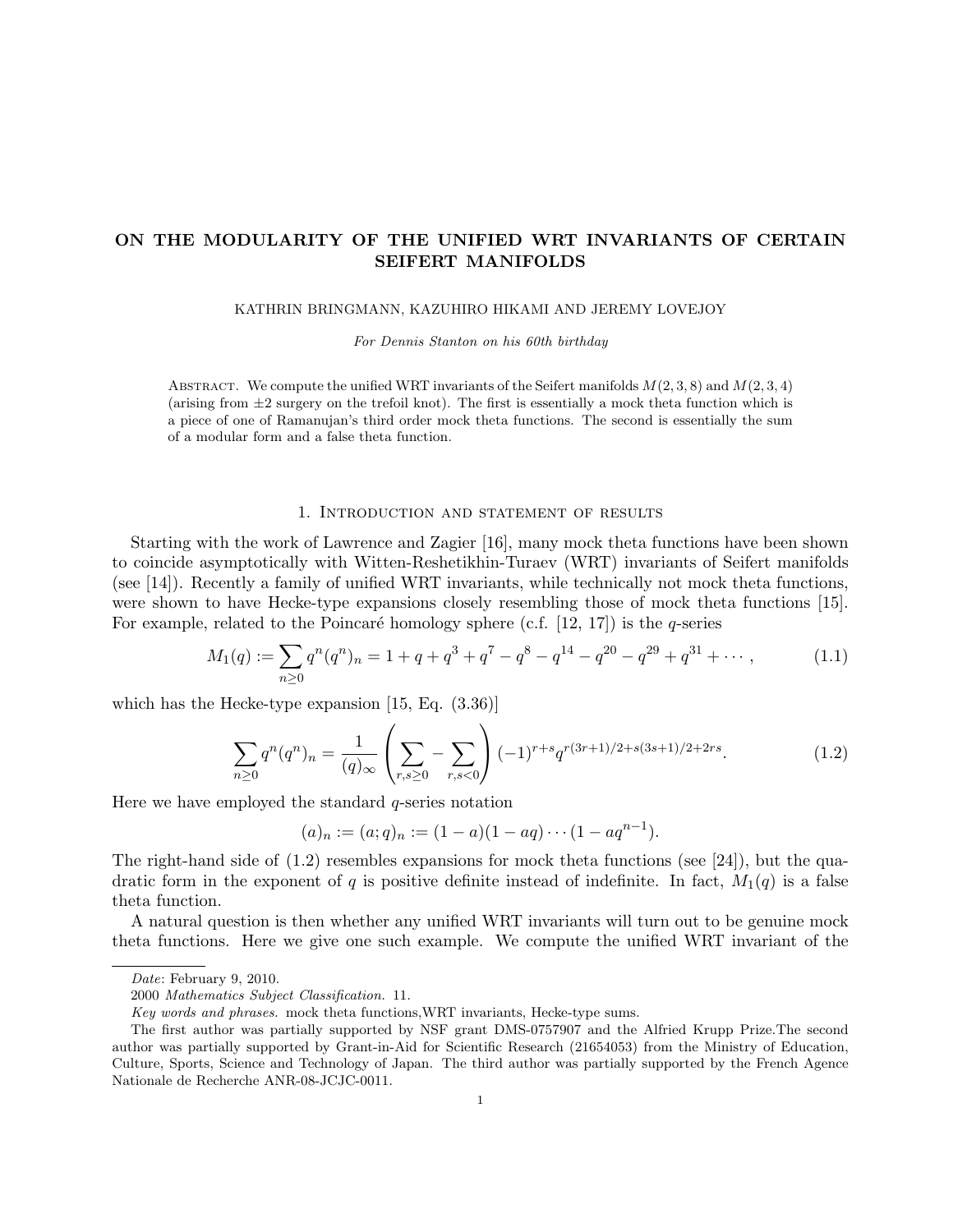Seifert manifold  $M(2,3,8)$  (arising from  $+2$  surgery on the trefoil) and show that it is a mock theta function.  $\overline{A}$  (a) b

Define 
$$
\overline{\phi}_0(q)
$$
 by  
\n
$$
\overline{\phi}_0(q) := \sum_{n\geq 0} q^n(-q)_{2n+1} = 1 + 2q + 2q^2 + 3q^3 + 5q^4 + 6q^5 + 8q^6 + 11q^7 + 13q^8 + \cdots,
$$
\n(1.3)

and recall Ramanujan's third order mock theta function  $\psi(q)$ ,

$$
\psi(q) := \sum_{n \ge 1} \frac{q^{n^2}}{(q;q^2)_n} = q + q^2 + q^3 + 2q^4 + 2q^5 + 2q^6 + 3q^7 + 3q^8 + \cdots
$$
 (1.4)

**Theorem 1.1.** The unified WRT invariant of  $M(2,3,8)$  is

$$
\frac{\sqrt{2}q^{1/4}}{(1-q)}\overline{\phi}_0(-q^{1/2}).
$$

Moreover,  $\phi_0(q)$  is a mock theta function satisfying

$$
2q^2\overline{\phi}_0(q^2) = \psi(q) + \psi(-q).
$$
 (1.5)

We also consider the case of  $-2$  surgery on the trefoil. Here we do not encounter a mock theta function, but the sum of a modular form and a false theta function. Define  $M(q)$  by

$$
M(q) := \sum_{n\geq 0} q^{2n}(-q)_{2n+1} = 1 + q + q^2 + q^3 + 2q^4 + 3q^5 + 3q^6 + 4q^7 + 5q^8 + \cdots
$$
 (1.6)

**Theorem 1.2.** The unified WRT invariant of  $M(2,3,4)$  is

$$
\frac{\sqrt{2}q^{1/4}}{(1-q)}M(-q^{1/2}).
$$

Moreover,  $M(q)$  satisfies,

$$
2 + 2q^2 M(q) = (-q)_{\infty} + \sum_{n \ge 0} q^{n(3n+1)/2} (1 - q^{2n+1}). \tag{1.7}
$$

## 2. Proof of Theorem 1.1

The WRT invariant  $\tau_N(M)$  for a 3-manifold M is constructed from the colored Jones polynomial  $J_N(K; q)$  for the knot K to be surgered [21]. To compute  $\tau_N(M)$  explicitly, useful is the cyclotomic expansion of the colored Jones polynomial,

$$
J_N(K;q) = \sum_{n=0}^{\infty} C_K(n) (q^{1+N})_n (q^{1-N})_n.
$$
\n(2.1)

Here we normalize the colored Jones polynomial to be  $J_N(\text{unknot}; q) = 1$ . We mean  $J_1(K; q) = 1$ , and the  $N = 2$  case corresponds to the Jones polynomial. Habiro proved that for arbitrary K we have  $C_K(n) \in \mathbb{Z}[q, q^{-1}]$  [13].

For example, we suppose that the 3-manifold  $M_2$  is constructed by  $+2$ -surgery on a knot K. Then we have  $H_1(M_2; \mathbb{Z}) = \mathbb{Z}_2$ , and the SU(2) WRT invariant  $\tau_N(M_2)$  for  $M_2$  is computed as [21]

$$
(1 - \zeta_N)\tau_N(M_2) = -\frac{1}{2\sqrt{2}} (1 + (-1)^N) \zeta_N^{3/4} \sum_{n=0}^{\infty} C_K(n) \mathcal{L}_{2:N} \left[ (q^N)_{n+1} (q^{-N})_{n+1} \right] \Big|_{q = \zeta_N}.
$$
 (2.2)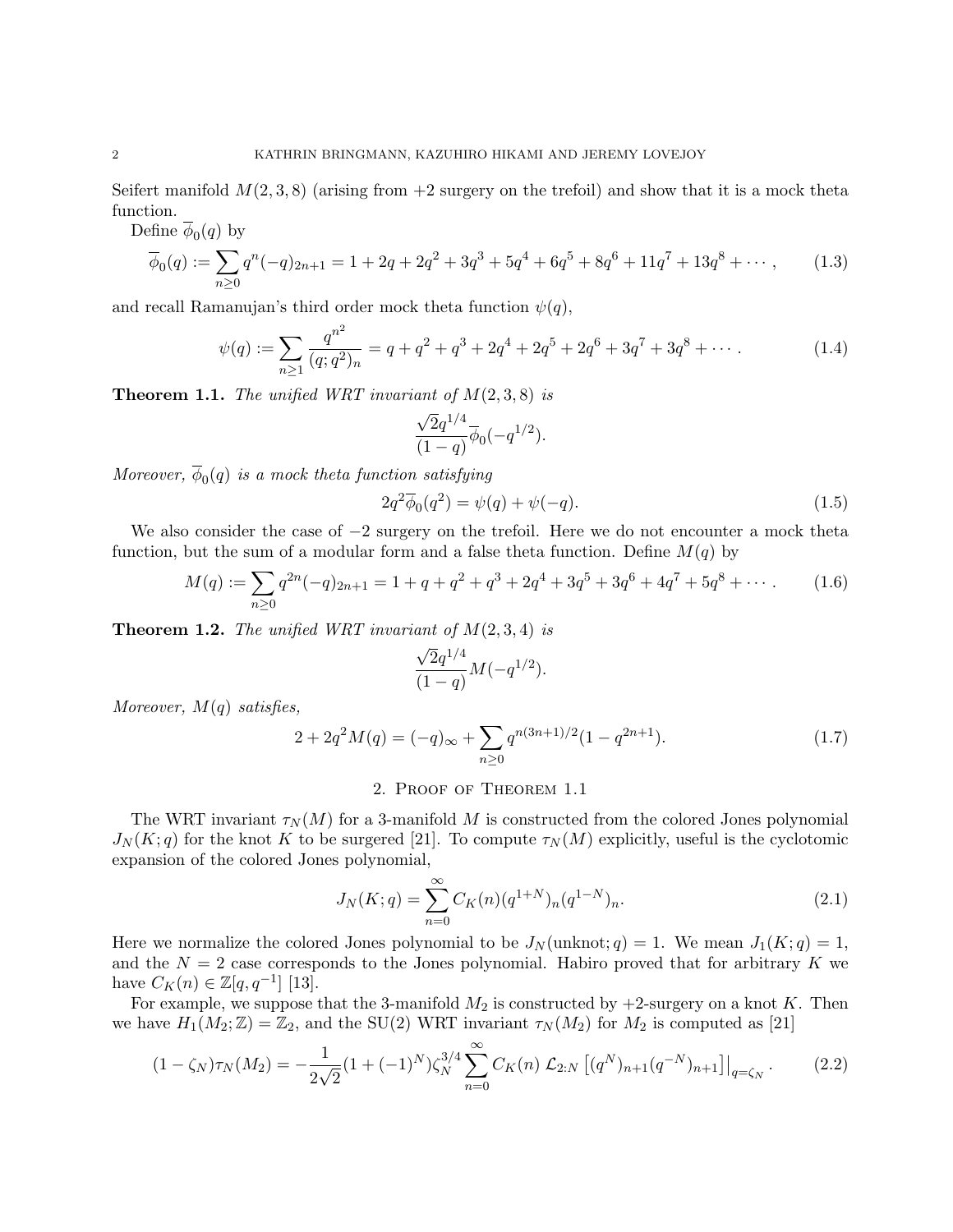Here  $\zeta_N = e^{2\pi i/N}$ , and  $\mathcal L$  denotes the Laplace transform [4]. Explicitly we have

$$
\mathcal{L}_{2:N} \left[ (q^N)_{n+1} (q^{-N})_{n+1} \right] = 2(-1)^{n+1} q^{-\frac{n+1}{2}} (1 - q^{\frac{1}{2}})(-q; -q^{\frac{1}{2}})_{2n}.
$$
\n(2.3)

Thus the unified WRT invariant  $I_q(M_2)$  for  $M_2$  is written as

$$
(1-q)I_q(M_2) = \sqrt{2}q^{\frac{1}{4}} \sum_{n=0}^{\infty} C_K(n)(-1)^n q^{-\frac{n}{2}} (q^{\frac{1}{2}}; -q^{\frac{1}{2}})_{2n+1}.
$$
\n(2.4)

We set M to be the Seifert manifold  $M(2,3,8)$  (see, e.g., [20]), which is obtained from  $+2$ -surgery on the trefoil. Applying (2.4) to the colored Jones polynomial for the trefoil [11, 17]

$$
J_N(\text{trefoil}; q) = \sum_{n=0}^{\infty} q^n (q^{1+N})_n (q^{1-N})_n,
$$
\n(2.5)

we obtain

$$
(1-q)I_q(M) = \sqrt{2}q^{\frac{1}{4}} \sum_{n=0}^{\infty} (-1)^n q^{\frac{n}{2}} (q^{\frac{1}{2}}; -q^{\frac{1}{2}})_{2n+1}.
$$
\n(2.6)

This establishes the first part of Theorem 1.1.

Now to prove that  $\phi_0(q)$  is a mock theta function, one is tempted to apply the results in [24], after showing that

$$
\overline{\phi}_0(q) = \frac{(-q)_{\infty}}{(q)_{\infty}} \sum_{n \ge 0} \sum_{j=-n-1}^n (-1)^j q^{4n^2 + 7n - 3j^2 - 5j} (1 - q^{2n+2})
$$
\n
$$
= \frac{(-q)_{\infty}}{(q)_{\infty}} \left( \sum_{\substack{r,s \ge 0 \\ r \ne s \pmod{2}}} - \sum_{\substack{r,s < 0 \\ r \ne s \pmod{2}}} \right) (-1)^{(r-s-1)/2} q^{(r+s+1)^2/4 + (3r+2)s} \tag{2.7}
$$

using standard Bailey pair techniques in [2]. However, it turns out that we may prove (1.5) directly.

We use a combinatorial argument. Since  $n^2 = 1 + 3 + \cdots + (2n-1)$  and  $1/(q;q^2)<sub>n</sub>$  is the generating function for partitions into odd parts less then  $2n+1$ , it is clear that  $\psi(q)$  is the generating function for partitions into odd parts without gaps, i.e., where all odd parts  $\lt 2n-1$  occur if  $2n-1$  occurs. (This was first observed by N. Fine [8, p.57].) Now consider

$$
q^2\overline{\phi}_0(q^2)=\sum_{n\geq 0}q^{2n+2}(-q^2;q^2)_{2n+1}.
$$

We interpret this graphically. The term  $(-q^2; q^2)_{2n+1}$  contributes a partition  $\lambda$  into distinct even parts of size at most  $4n + 2$ . We represent  $\lambda$  as rows of 2's of length at most  $2n + 1$ . The term  $q^{2n+2}$  contributes a row of  $2n+2$  ones, which we place above  $\lambda$ . For example, if  $n = 4$  and  $\lambda = (16, 12, 8, 4, 2)$ , we have

| 1111111111 |
|------------|
| 22222222   |
| 222222     |
| 2222       |
| 22         |
| 2          |
|            |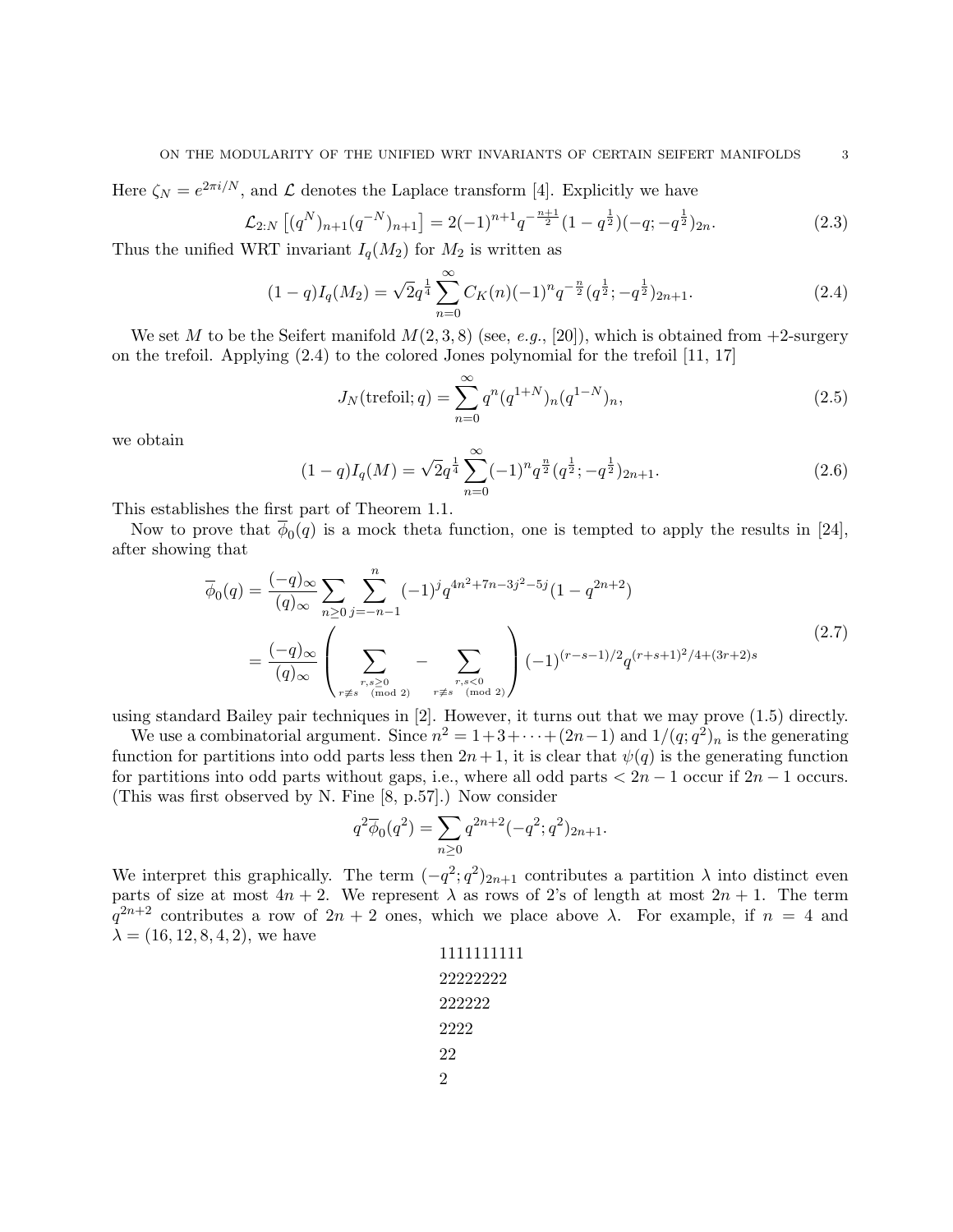Reading the columns, we obtain a partition into  $2n + 2$  odd parts without gaps, the fact that there are no gaps coming from the fact that the rows of twos are of unequal length. In the example, we obtain  $(11, 9, 7, 7, 5, 5, 3, 3, 1, 1)$ . Since the number of columns is even, the number being partitioned is even. Thus  $q^2\overline{\phi}_0(q^2)$  is the "even part" of  $\psi(q)$ , i.e.  $(\psi(q) + \psi(-q))/2$ . This proves (1.5).

Now using the modern definition of a mock theta function as the holomorphic part of a harmonic Maass form [5, 23, 24], it is clear that if  $f(q)$  is a mock theta function, then  $f(q) + f(-q)$  is either a mock theta function or a modular form. To finish the proof of Theorem 1.1 we need to verify that  $\psi(q) + \psi(-q)$  is not modular. (It is worth pointing out that it can happen that  $f(q) + f(-q)$  is modular when  $f(q)$  is mock, for example when f is the second order mock theta function  $B(q)$  [10, Section 8].) To see this, recall that a mock theta function is modular iff its shadow (see [23] for the definition) is zero. Using [22, p. 65] and [24, Chapter 2], one may compute that  $\psi(q)$  has (up to a non-zero constant)

$$
\sum_{n\in\mathbb{Z}} (6n+1)q^{n(3n+1)/2}
$$

as shadow. From this one can conclude that  $\psi(q) + \psi(-q)$  has (up to a non-zero constant) the shadow

$$
\sum_{n\in\mathbb{Z}} (6n+1) \left( 1+(-1)^{n(3n+1)/2} \right) q^{n(3n+1)/2}.
$$
 (2.8)

One can easily verify that  $(2.8)$  is nonzero.

Before continuing, we wish to make some remarks. First, there is a companion to  $\phi_0(q)$  which is the "odd part" of  $\psi(q)$ . Define  $\phi_1(q)$  by

$$
\overline{\phi}_1(q) = \sum_{n\geq 0} q^n(-q)_{2n} = 1 + q + 2q^2 + 3q^3 + 4q^4 + 5q^5 + 7q^6 + 9q^7 + 12q^8 + \cdots
$$
 (2.9)

Arguing as above it is easy to see that

$$
2q\overline{\phi}_1(q^2) = \psi(q) - \psi(-q)
$$
 (2.10)

and that  $\psi(q) - \psi(-q)$  is not modular, but mock.

Next, while we have opted for the combinatorial argument above,  $(1.5)$  and  $(2.10)$  can also be deduced from the q-series identity

$$
\sum_{n\geq 1} \frac{b^n q^{n(n+1)/2}}{(tq)_n} = bq \sum_{n\geq 0} (-bq/t)_n (tq)^n,
$$
\n(2.11)

which follows from  $[8, Eq. (6.1)]$  or by counting partitions into distinct parts in two different ways. Namely, if we let  $G(b, t; q)$  denote the left-hand side of  $(2.11)$ , then we have

$$
\psi(q) + \psi(-q) = 2G(1/q, 1/q; q^2) + 2G(-1/q, -1/q; q^2)
$$
  
= 
$$
2 \sum_{n \ge 1} q^n (-q^2; q^2)_{n-1} + 2 \sum_{n \ge 1} (-1)^n q^n (-q^2; q^2)_{n-1}
$$
 (by (2.11))  
= 
$$
2 \sum_{n \ge 1} q^{2n} (-q^2; q^2)_{2n-1}
$$
  
= 
$$
2q^2 \overline{\phi}_0(q^2).
$$

A similar argument yields (2.10).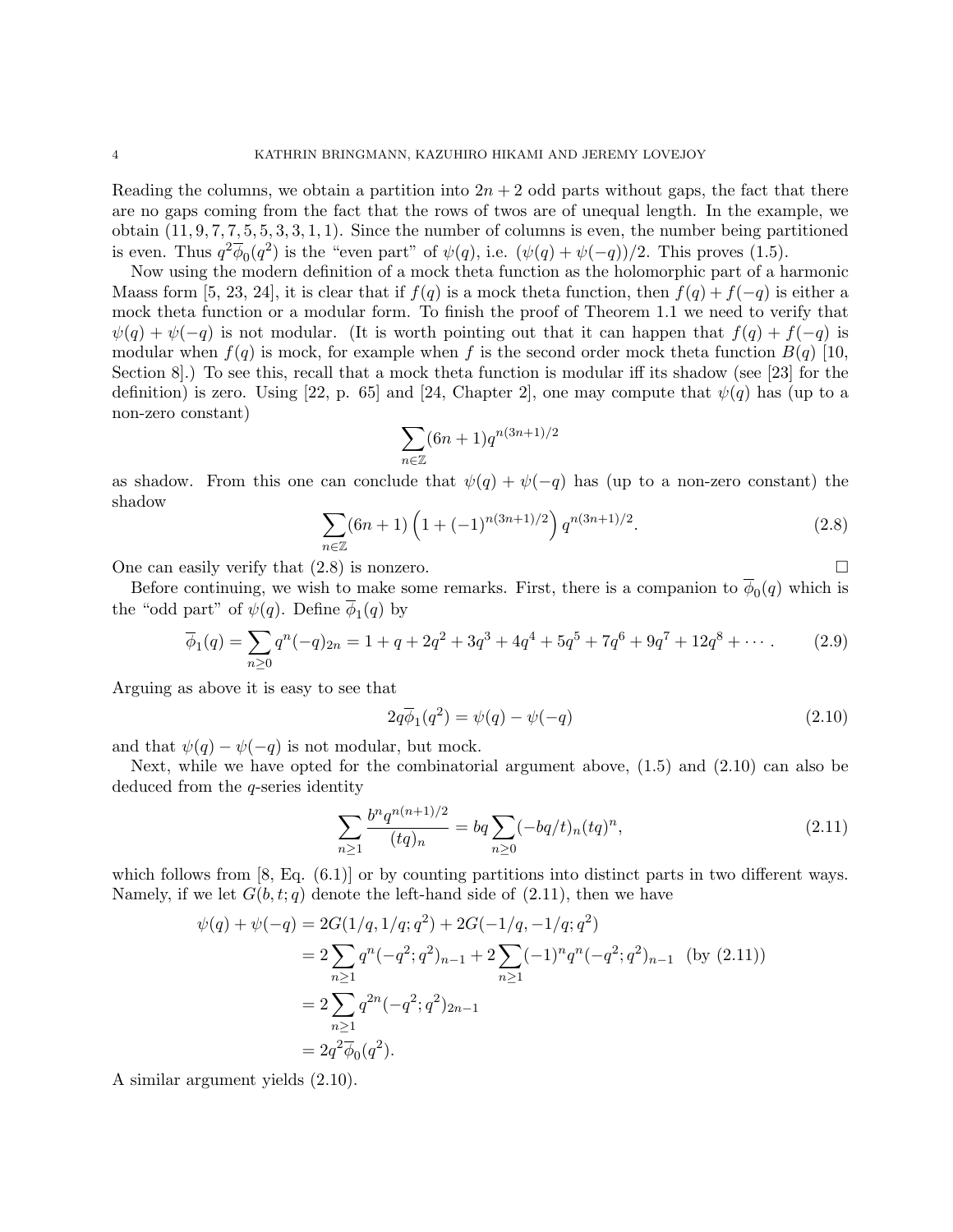If we allow more complicated series involving multiple sums and the  $q$ -binomial coefficients,

$$
\begin{bmatrix} n \\ k \end{bmatrix}_q = \frac{(q)_n}{(q)_k (q)_{n-k}}
$$

then this kind of argument can be applied to other mock theta functions. For a simple example, consider Ramanujan's fifth order mock theta function

$$
F_1(q) := \sum_{n \ge 0} \frac{q^{2n^2 + 2n}}{(q;q^2)_{n+1}}.
$$

Define  $H(t; q)$  by

$$
H(t;q) := \sum_{n\geq 0} \frac{q^{2n^2+2n}}{(tq;q^2)_{n+1}}
$$

so that  $F_1(q) \pm F_1(-q) = H(1; q) \pm H(-1; q)$ . Then by [1, Eq. (3.37)] we have

$$
H(t;q) = \sum_{n\geq 0} q^{2n^2+2n} \sum_{m\geq 0} t^m q^m \begin{bmatrix} n+m \\ m \end{bmatrix}_{q^2}.
$$

Thus each of

$$
\sum_{m,n\geq 0} q^{n^2+n+m} \begin{bmatrix} n+2m\\2m \end{bmatrix}_q
$$
\n(2.12)

,

and

$$
\sum_{m,n\geq 0} q^{n^2+n+m+1} \begin{bmatrix} n+2m+1\\2m+1 \end{bmatrix}_q
$$
\n(2.13)

is either modular or mock. We have verified that they are both indeed mock.

## 3. Proof of Theorem 1.2

In general when the manifold  $M_{-2}$  is obtained from  $-2$  surgery on the knot K, we have

$$
(1 - \zeta_N)\tau_N(M_{-2}) = \frac{1}{2\sqrt{2}} (1 + (-1)^N) \zeta_N^{1/4} \sum_{n=0}^{\infty} C_K(n) \mathcal{L}_{-2:N} \left[ (q^N)_{n+1} (q^{-N})_{n+1} \right] \Big|_{q = \zeta_N}, \tag{3.1}
$$

where the Laplace transformation (2.3) is replaced with [4]

$$
\mathcal{L}_{-2:N} \left[ (q^N)_{n+1} (q^{-N})_{n+1} \right] = 2(1 - q^{\frac{1}{2}})(-q; -q^{\frac{1}{2}})_{2n}.
$$
\n(3.2)

Thus the unified WRT invariant is given by

$$
(1-q)I_q(M_{-2}) = \sqrt{2}q^{\frac{1}{4}} \sum_{n=0}^{\infty} C_K(n)(q^{\frac{1}{2}}; -q^{\frac{1}{2}})_{2n+1}.
$$
\n(3.3)

In the case that K is the trefoil, whose colored Jones polynomial is given in  $(2.5)$ ,  $M_{-2}$  is the Seifert manifold  $M(2, 3, 4)$ , and substituting for  $C_K(n)$  gives the first part of Theorem 1.2.

To confirm (1.7) we note that  $q^2M(q)$  is the generating function for partitions into distinct parts whose largest part is even. On the other hand,  $(-q)_{\infty}$  is the generating function for all partitions into distinct parts, and by Franklin's involution (see [1]) we have that the final term in (1.7) is the generating function for partitions into distinct parts whose largest part is even minus the number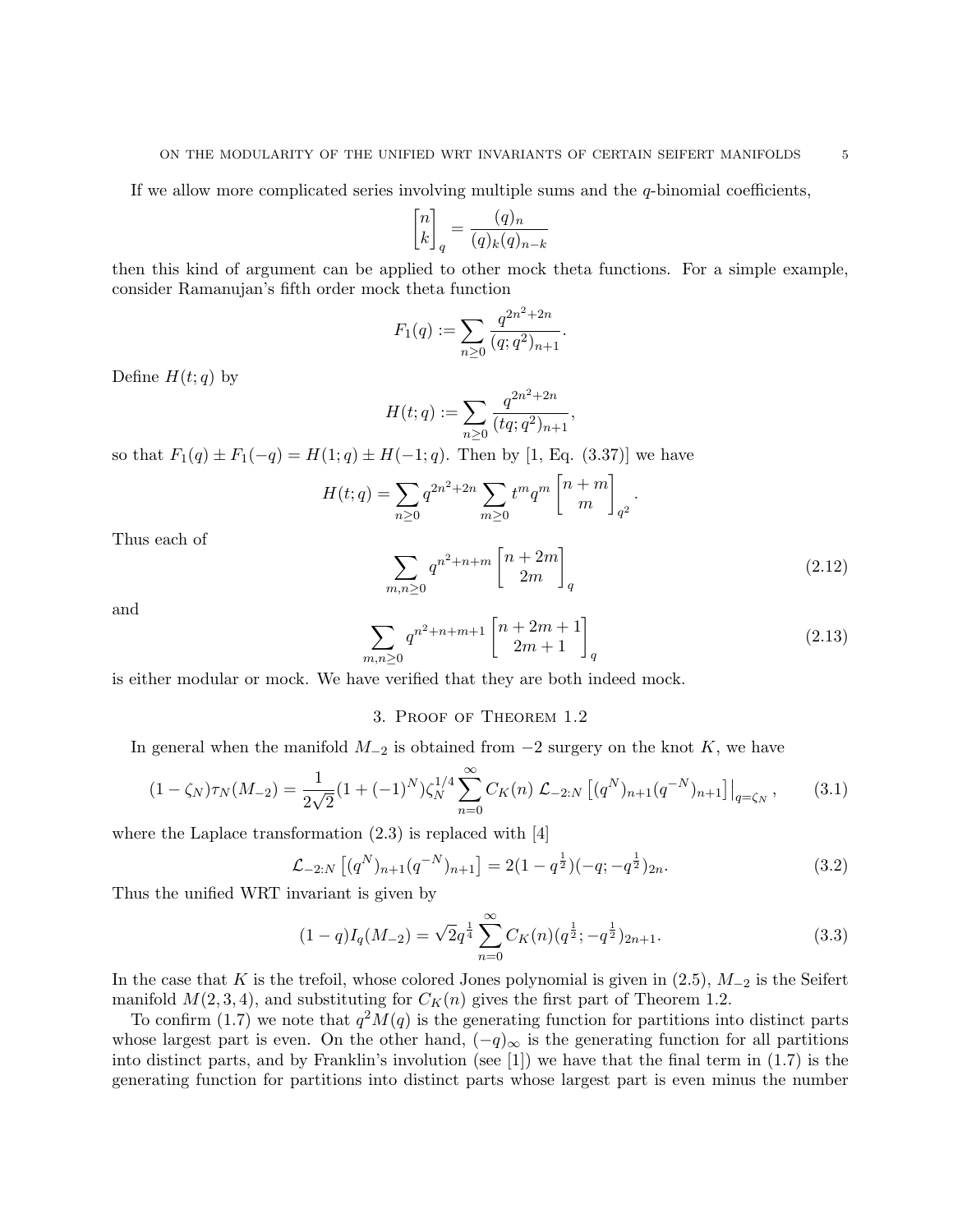of partitions into distinct parts whose largest part is odd. This completes the proof of Theorem 1.2.

# 4. Concluding remarks

It is to be hoped that more unified WRT invariants will give rise to new mock theta functions, but this remains to be seen. These invariants are not easy to compute and when they can be computed they are often only defined at roots of unity, since the coefficients  $C_K(n)$  in (2.1) are only guaranteed to be in  $\mathbb{Z} [q, q^{-1}]$ . The following describes one instance where (2.4) and (3.3) are convergent q-series.

The colored Jones polynomial for the twist knot  $K_{p>0}$  is given by [18]

$$
J_N(K_p;q) = \sum_{s_p \ge \dots \ge s_2 \ge s_1 \ge 0}^{\infty} q^{s_p} (q^{1-N})_{s_p} (q^{1+N})_{s_p} \prod_{i=1}^{p-1} q^{s_i(s_i+1)} \begin{bmatrix} s_{i+1} \\ s_i \end{bmatrix}_q.
$$
 (4.1)

It is known [6] that  $\pm 2$  surgery on the twist knot  $K_p$  is the Seifert manifold. Applying the Laplace transforms (2.3) and (3.2) to (4.1) we get the q-series related to the unified WRT invariants;

$$
A_p(q) = \sum_{s_p \ge \dots \ge s_1 \ge 0}^{\infty} q^{s_p}(q^{\frac{1}{2}}; -q^{\frac{1}{2}})_{2s_p+1} \prod_{i=1}^{p-1} q^{s_i(s_i+1)} \begin{bmatrix} s_{i+1} \\ s_i \end{bmatrix}_q,
$$
  
\n
$$
B_p(q) = \sum_{s_p \ge \dots \ge s_1 \ge 0}^{\infty} (-1)^{s_p} q^{\frac{s_p}{2}} (q^{\frac{1}{2}}; -q^{\frac{1}{2}})_{2s_p+1} \prod_{i=1}^{p-1} q^{s_i(s_i+1)} \begin{bmatrix} s_{i+1} \\ s_i \end{bmatrix}_q.
$$

For now we have no futher information about these series for  $p \geq 2$  which would allow us to deduce any automorphic properties.

Finally, if we would like combinatorial interpretations for the undilated  $\phi_0(q)$  and  $\phi_1(q)$  instead of  $\overline{\phi}_0(q^2)$  and  $\overline{\phi}_1(q^2)$ , then we may appeal to overpartitions [7]. Arguing as in Section 2, we find that for  $i = 0$  or 1, the series  $q\phi_i(q)$  is the generating function for overpartitions into odd parts such that (i) the non-overlined parts are without gaps and (ii) the overlined parts are less than  $2k - 2i$ , where  $k$  is the number of non-overlined parts. We point out that two eighth order/second order mock theta functions of Gordon and McIntosh may also be interpreted in terms of overpartitions into odd parts where the non-overlined parts are without gaps. These are [9, 19]

$$
V_0(q) := -1 + 2 \sum_{n \ge 0} \frac{q^{n^2} (-q;q^2)_n}{(q;q^2)_n}
$$

and

$$
V_1(q) := \sum_{n\geq 0} \frac{q^{(n+1)^2}(-q;q^2)_n}{(q;q^2)_{n+1}}.
$$

All of this suggests that further series related to overpartitions where the non-overlined parts are without gaps are well worth investigating.

#### **REFERENCES**

- [1] G.E. Andrews, The Theory of Partitions, Cambridge Univ. Press, Cambridge, 1998.
- [2] G.E. Andrews, The fifth and seventh order mock theta functions, Trans. Amer. Math. Soc. 293 (1986), 113-134.
- [3] G.E. Andrews, F.J. Dyson, and D. Hickerson, Partitions and indefinite quadratic forms, Invent. Math. 91 (1988), 391–407.